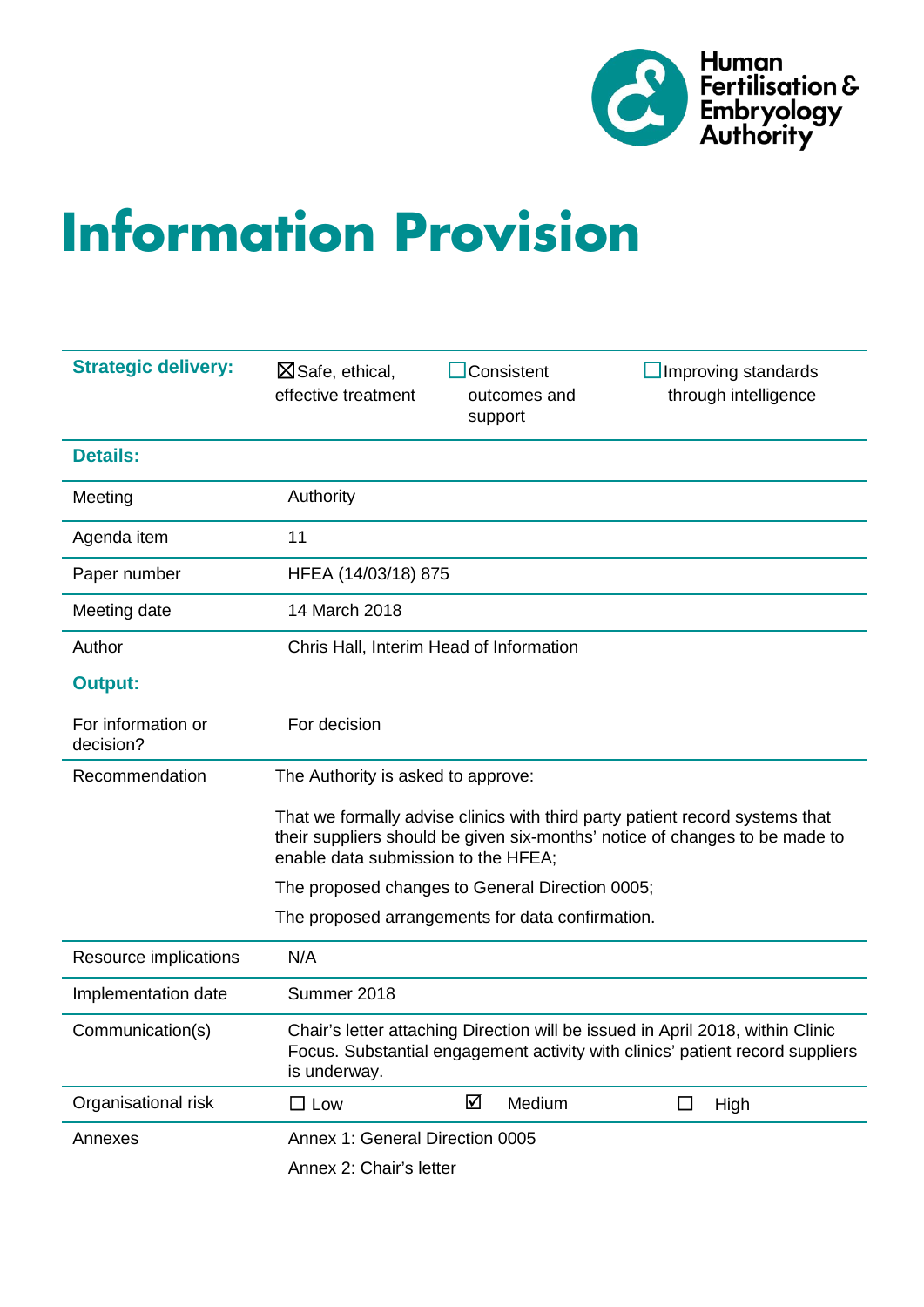## **1. Background**

- **1.1.** At the March 2017 meeting of the Authority we brought early thoughts on our information policy for comment. The areas under review were as follows:
	- 1. The foundations of the Register
	- 2. Register data submission: quality and timeliness
	- 3. Publishing data Choose a fertility clinic
	- 4. Clinics' websites and marketing
	- 5. Information security
	- 6. Accessing anonymised and identifying HFEA register data for research and understanding
	- 7. Opening the Register
- **1.2.** We explained that to reap the benefits of the investment we have made via the Information for Quality programme we needed to revisit the rules and expectations for data provision (that is the submission of data to the HFEA by clinics) which are currently set out in a mixture of policy, directions and guidance in the Code of Practice, to strike a new information 'bargain' between ourselves and the bodies we regulate. As such, the focus of this paper are areas 1-3 above. Work is underway in the remaining areas through consultation on the Code of Practice; in the newly established intelligence team; and in the Chief Information Officer function.
- **1.3.** By way of reminder, we collect information from licensed clinics:
	- because it is required by law, to enable us to provide donors, donorconceived people and their parents with the information they are entitled to;
	- to provide prospective and current patients and donors with sufficient, accessible and up-to-date information to allow them to make informed decisions
	- to provide information that enables us to assess compliance of individual clinics against agreed standards
	- to provide information that enables us to alert clinics of performance changes
	- to obtain information about current practice that is considered by the professional groups and other relevant stakeholders to be useful and beneficial
	- to provide identifying information that enables linkage studies about children conceived as a result of licensed treatment
	- to enable ethically and scientifically approved data research.
- **1.4.** We have an information submission policy. This paper highlights two principal changes - to General Direction 0005, and arrangements we put in place for clinics to confirm to us the quality of their data before we publish, for example in Choose a fertility clinic.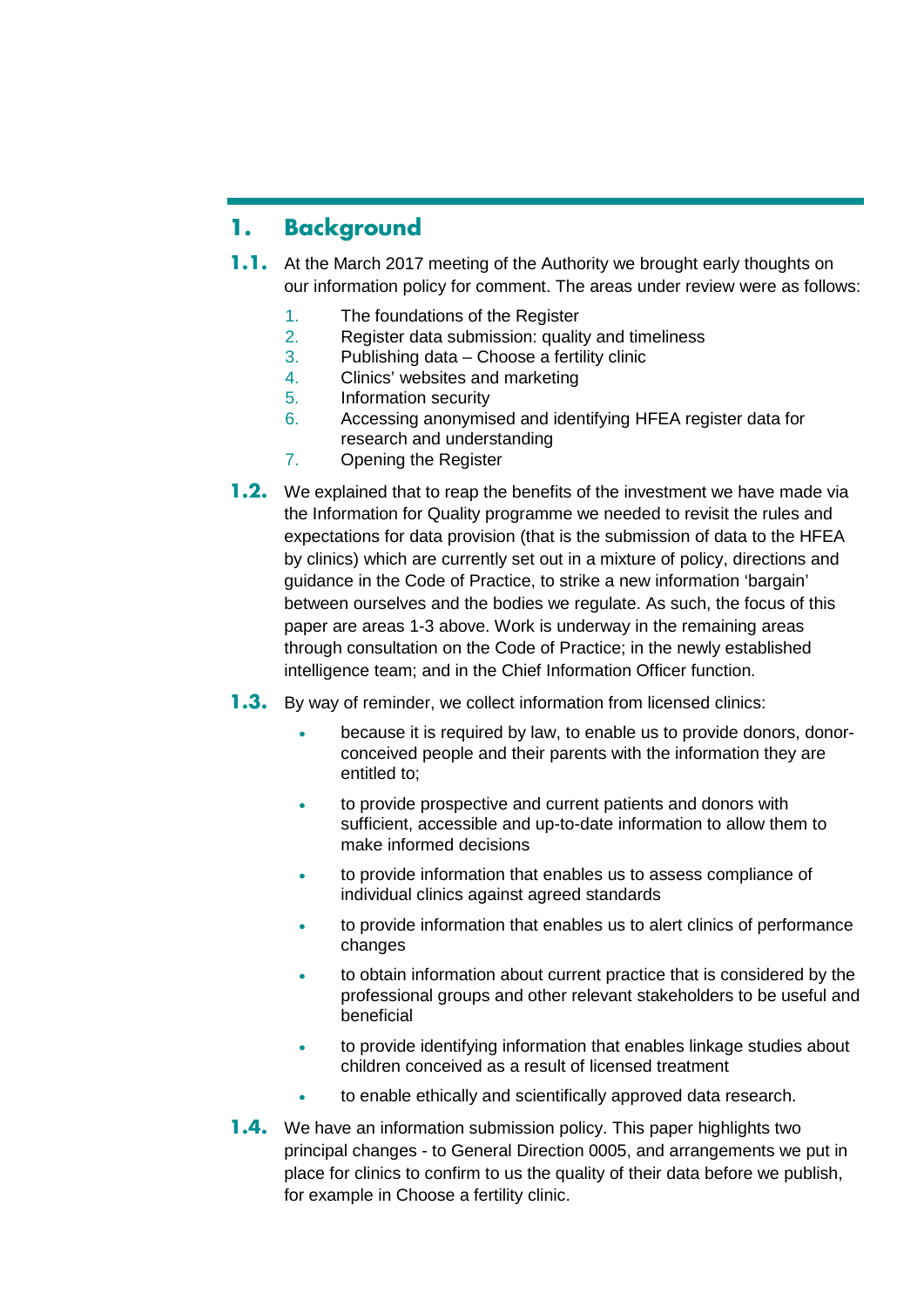## **2. Introduction of the new data submission system**

- **2.1.** We are proposing to introduce clinics to the new system at the HFEA conference in March 2018. Soon after we will be providing clinics with access to a Beta version from April 2018 to enable clinics to familiarise themselves with the new system and to receive training – but not submit data to us.
- **2.2.** At present, however, only a minority of clinics (c.30%) use an HFEA system to submit their data to us. Until we have agreed a timetable for those clinics (the majority, c.70%) who rely on third-party patient record systems to submit data to the HFEA we cannot switch to the new data submission system.
- **2.3.** We have already had discussions with the various third party providers. The next stage in that process is to issue the rules of engagement to clinics - in relation to submission timescales (General Direction) and clinics signing off data prior to their publication by us (verification).
- **2.4.** In normal circumstances when we propose changes to the data submission system we allow clinics that use third party patient record system suppliers a period of grace to implement those changes. This has been based on custom and practice rather than as part of an agreed policy. We wish to formalise this and propose a six-month preparation period for those clinics (and their third-party supplier). We will communicate this 'starting the clock' process in a Chair's letter (draft at annex 2).
- **2.5.** We now seek the approval of the Authority, as we prepare to implement the new system. It is important these requirements are in place prior to then.

## **3. Changes to General Direction 005**

- **3.1.** Following the launch of our new submission system we will have a new set of expectations and arrangements relating to good quality and timely data submission by clinics. We want to provide a transparent framework for clinics (and for the HFEA) about those expectations.
- **3.2.** We seek to do this first by the rules of the proposed new General Direction, backed up by modest changes to the Code of Practice in its October 2018 update.
- **3.3.** General Direction 0005 (at annex 1) sets out mandatory requirements for clinics on collecting, recording and submitting information. The main changes to this version of the Direction are:
	- To reflect the changes in the new submission system we no longer refer to 'forms'. Instead we refer to 'Information types' detailed in the data dictionary, the purpose of each information type, and the deadline for submission;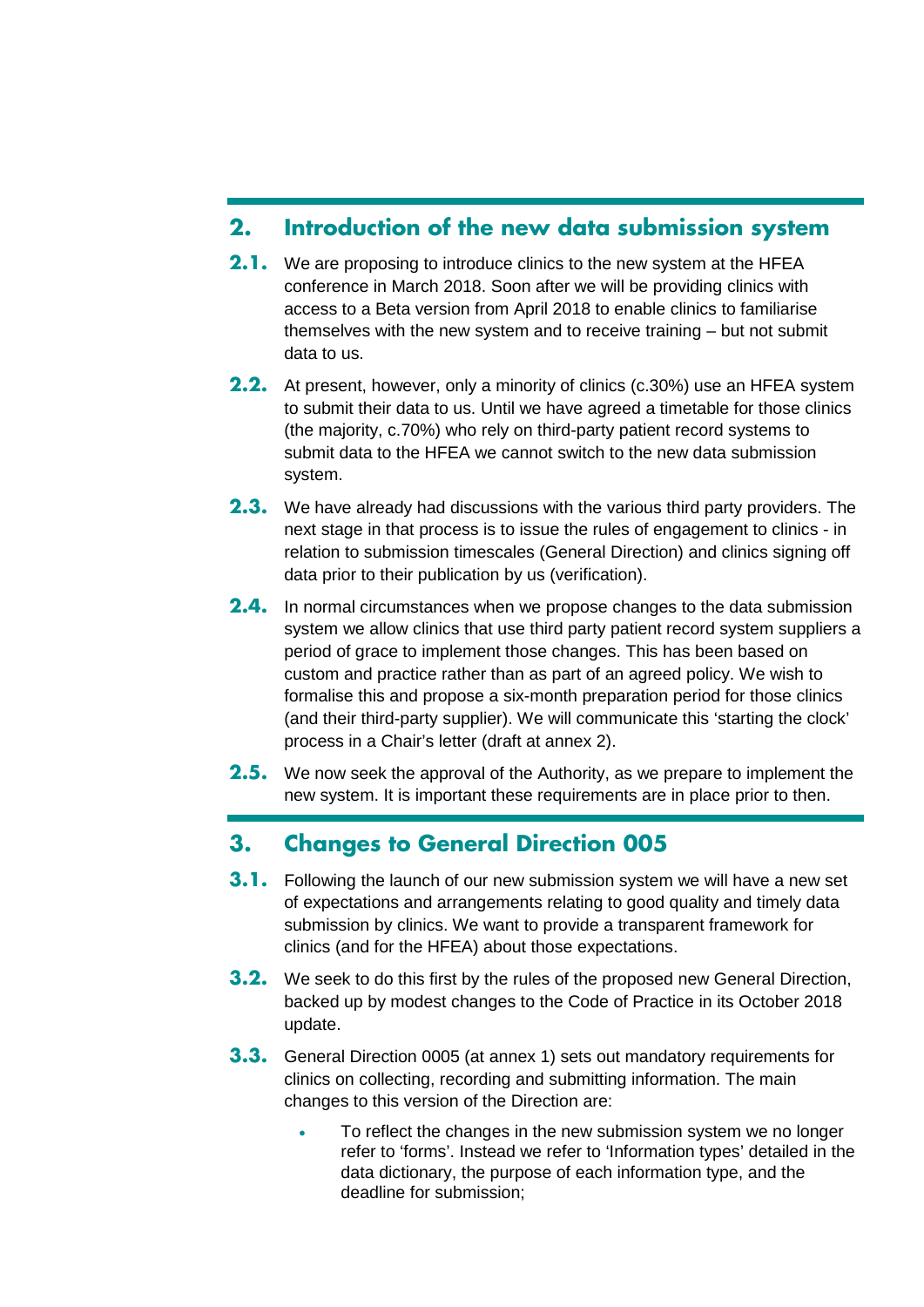- A reduction in the period allowed of correction of submission errors from 2 months to 4 weeks;
- Subtle changes in tone with more use of the word "must"
- A standardisation of submission deadlines so that they are always expressed in weeks
- We no longer refer to the person responsible signing off a hard copy of their CaFC data before publication as we expect that this will be done electronically via the Clinic Portal
- **3.4.** Code of Practice (guidance note 32) sets out obligations and reporting requirements of centres (along with presenting mandatory requirements from Licence Conditions and the Act) will be amended to reflect the changes in the new submission system - that we no longer refer to 'forms'; and the process by which PRs will verify their data ahead of publication on CaFC.

## **4. Clinic data confirmation**

- **4.1.** One of the advantages of the new system we have been promoting is the benefit to clinics in submitting higher quality data, due to higher standards of validation – making it much more difficult to submit erroneous data.
- **4.2.** The new data submission system allows us to streamline what we currently call the pre-publication CaFC verification process. In short, we ask PRs to confirm all errors have been dealt with for the previous year relating to births, and pregnancies and treatments, and that all relevant records have been submitted to the HFEA.
- **4.3.** We have given much thought to a new data confirmation process, to ensure that we increase the quality of data in the system on an ongoing basis, and can release and use this information to deliver a range of new outcomes. Notably, we see our intelligence team delivering its new strategy and enabling patients to have more current data on which to base treatment decisions.
- **4.4.** Alongside this work we believe that a more frequent confirmation process is necessary to support improved patient choice. In the past we have reduced the frequency of the verification process to reduce the burden on clinics. As such, on the surface more frequent data confirmation (at annex 2) may look counter-intuitive.

However, we believe the new system will be much more user-friendly and this will far outweigh any disadvantages relating to the frequency of the proposed arrangements for confirmation. We will discuss the fine detail of the data confirmation proposal with the sector over the summer.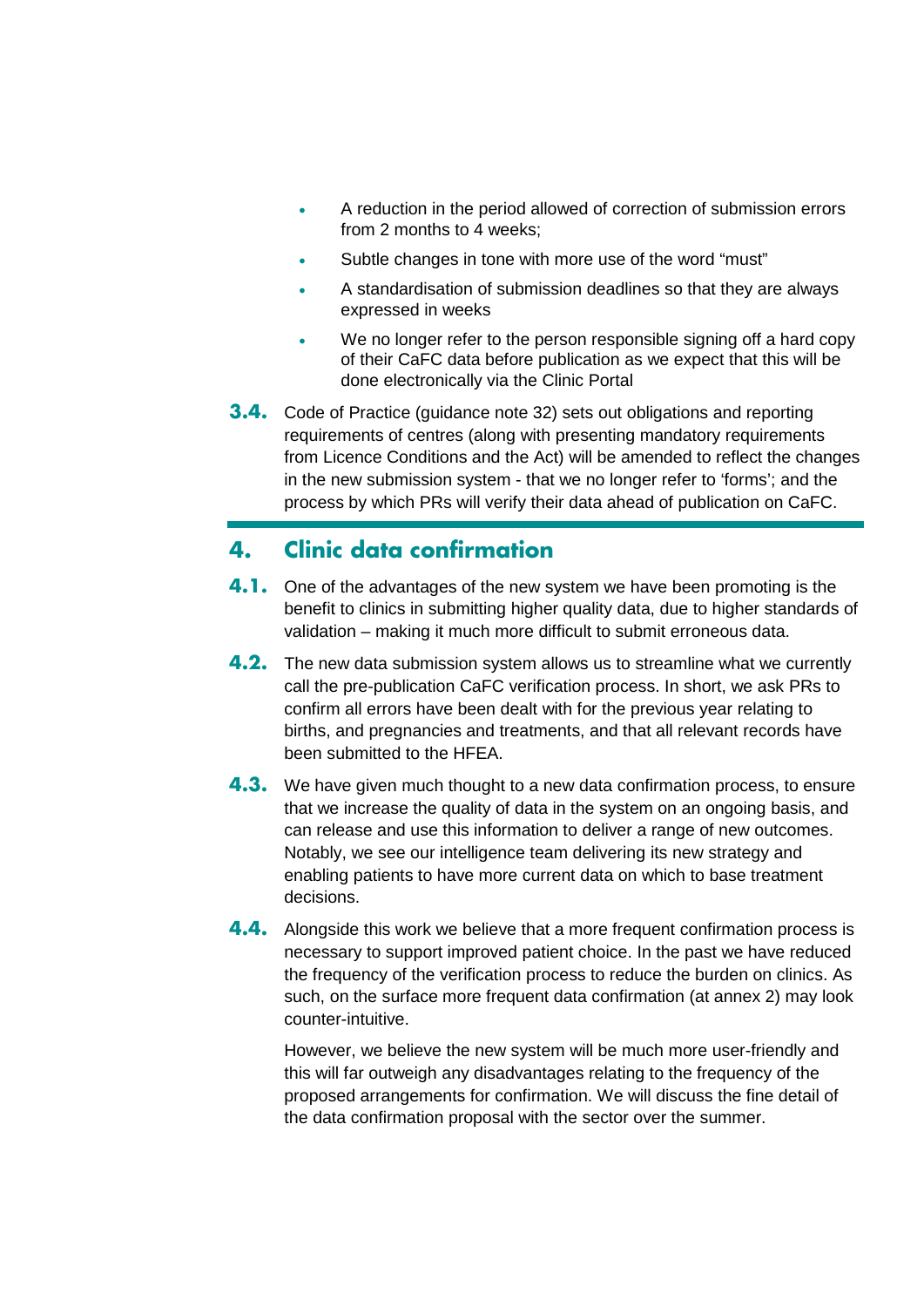## **5. Recommendations**

- **5.1.** The Authority is asked to approve:
	- that we formally advise clinics with third party patient record systems that their suppliers should be given six-months' notice of changes to be made to enable data submission to the HFEA;
	- the proposed changes to General Direction 0005; and
	- the proposed arrangements for data confirmation.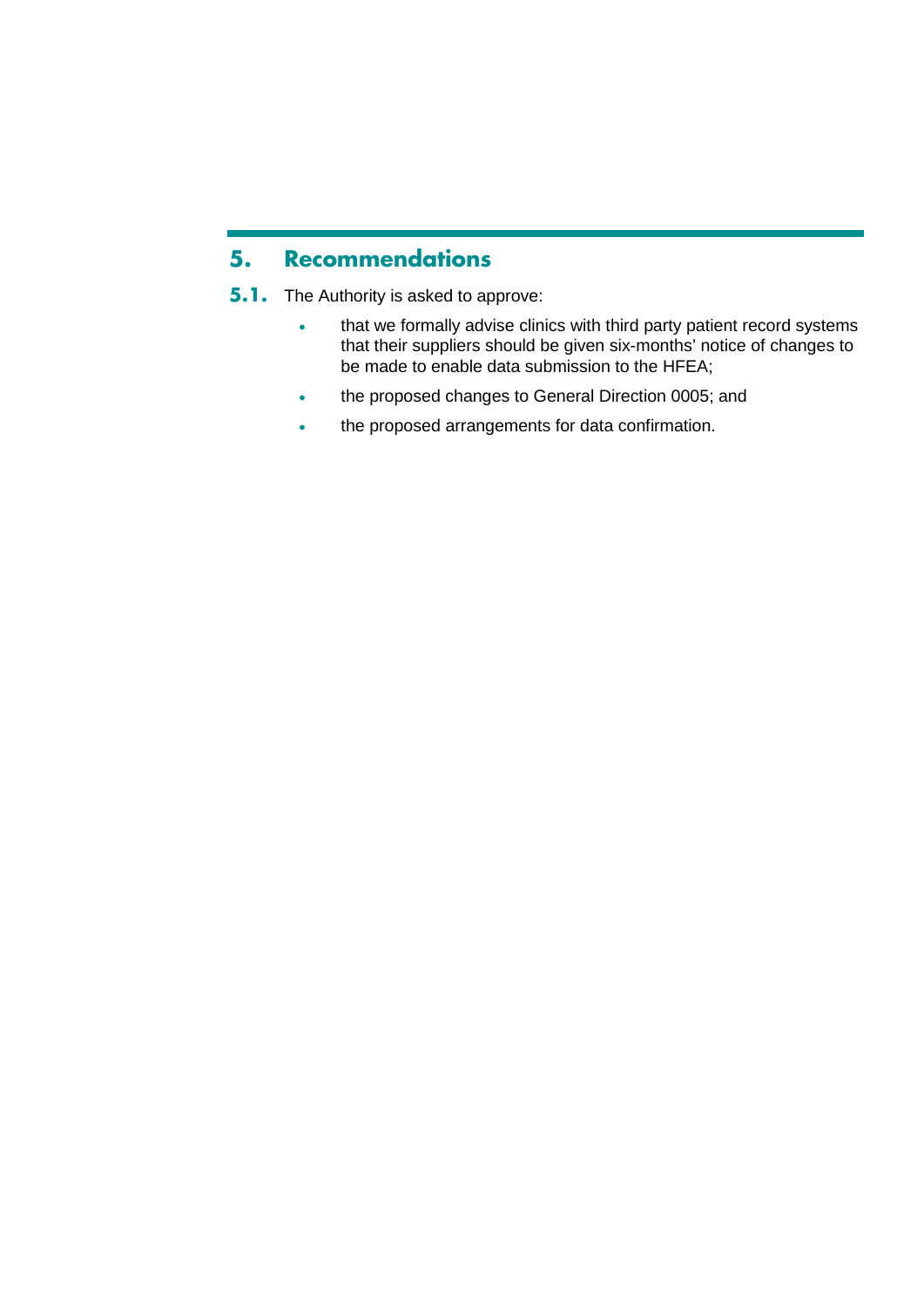## **Annex 1 Directions given under the Human Fertilisation and Embryology Act 1990 (as amended)**

**Collecting, recording and submitting information Ref: 0005Version: 5**

| <b>These Directions are:</b>                           | <b>General Directions</b>          |
|--------------------------------------------------------|------------------------------------|
| Sections of the Act providing for these<br>Directions: | Sections $12(1)(d)$ and $12(1)(g)$ |
| These Directions came into force on:                   | 1 October 2009                     |
| These Directions remain in force:                      | Until revoked                      |
| This version was issued on:                            | 1 April 2018]                      |

- 1. Centres undertaking any licensed treatments, except for IUI using partner sperm (see 7.), must submit information relating to such activities to the HFEA.
- 2. Centres must submit information via an HFEA approved data submission system. Detailed information on each record type is available within the HFEA's UK ART Data Set Dictionary published on the Clinic Portal:

| Information type                            | <b>Purpose</b>                                                                                                                                                              | <b>Submission deadline</b>                                                                                                                                                      |
|---------------------------------------------|-----------------------------------------------------------------------------------------------------------------------------------------------------------------------------|---------------------------------------------------------------------------------------------------------------------------------------------------------------------------------|
| Patient registration                        | To provide identifying information<br>about the female patient having<br>treatment                                                                                          | Before treatment commences.                                                                                                                                                     |
| Partner registration                        | To provide identifying information<br>about the partner of the patient                                                                                                      | Before treatment commences.                                                                                                                                                     |
| Donor registration                          | To provide identifying, contact,<br>personal information about the donor<br>and why they are donating.                                                                      | Before first use of donor gametes or<br>embryos or before stimulation to<br>collect eggs from a donor.                                                                          |
|                                             |                                                                                                                                                                             | Pages 3 and 4 of the HFEA Donor<br>Information form must be scanned<br>and attached to the registration<br>record on the HFEA register within 4<br>weeks of donor registration. |
| Intended parent<br>registration             | To provide identifying information<br>about an intended mother or<br>intended father in surrogacy.                                                                          | Before first use of intended parent's<br>gametes in treatment.                                                                                                                  |
| Surrogate registration                      | To provide identifying information<br>about a surrogate.                                                                                                                    | Before the surrogate's treatment<br>commences.                                                                                                                                  |
| Mitochondrial donor<br>registration         | To provide identifying information<br>about the mitochondrial donor. This is<br>required even if the mitochondrial<br>donor is also registered as a patient<br>or egg donor | Before the stimulation to collect eggs<br>from the mitochondrial donor.                                                                                                         |
| Pronuclear only sperm<br>donor registration | To provide identifiable details of a<br>donor whose sperm will only be                                                                                                      | 2 weeks after sperm is released for<br>use by the clinic, or in the case of                                                                                                     |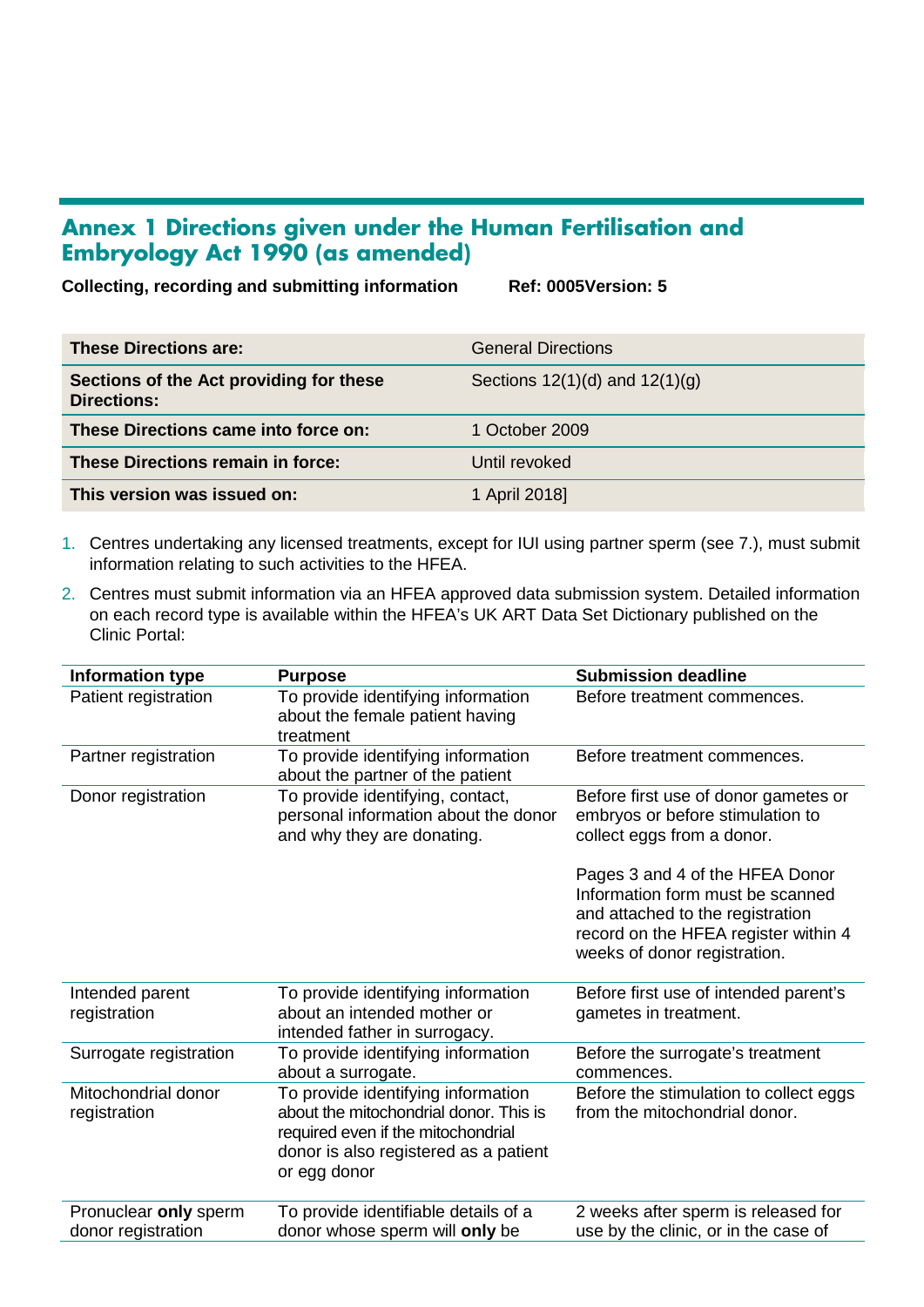|                                               | used in pronuclear transfer<br>mitochondrial donation treatment for<br>fertilisation of the mitochondrial<br>donor's eggs<br><b>Note:</b> This is not required if the<br>individual is already registered as a<br>sperm donor or is the partner of the<br>woman being treated. | imports, 2 weeks after receipt of the<br>imported sperm                                                                                                                                                                                                               |
|-----------------------------------------------|--------------------------------------------------------------------------------------------------------------------------------------------------------------------------------------------------------------------------------------------------------------------------------|-----------------------------------------------------------------------------------------------------------------------------------------------------------------------------------------------------------------------------------------------------------------------|
| Stimulation                                   | To inform the HFEA when a cycle in<br>which it is intended to collect eggs<br>has started                                                                                                                                                                                      | 3 calendar days after the last<br>menstrual period or stimulatory<br>drugs being administered to/taken by<br>a patient with the intention to collect<br>eggs.                                                                                                         |
| Donor insemination<br>treatment               | To inform the HFEA when a patient<br>has been inseminated with donor<br>sperm.                                                                                                                                                                                                 | 2 weeks after the insemination date<br>of the cycle                                                                                                                                                                                                                   |
| IVF treatment, and<br>embryo creation and use | To inform the HFEA about the<br>circumstances surrounding egg<br>collection, embryo creation and use<br>(ie, transfer, storage, donation,<br>discard).                                                                                                                         | 2 weeks after the treatment cycle<br>date. Treatment cycle date is the<br>latest of egg collection or collection<br>abandonment date, mixing date,<br>embryo transfer date or embryo<br>storage date.                                                                 |
| Frozen embryos                                | To inform the HFEA of the thawing<br>and use of embryos (i.e. whether<br>they have been used in treatment,<br>stored, donated or discarded).                                                                                                                                   | 2 weeks after the thaw date.                                                                                                                                                                                                                                          |
| Early pregnancy outcome                       | To inform the HFEA of the early<br>outcome of a treatment                                                                                                                                                                                                                      | 8 weeks after the treatment cycle<br>date.                                                                                                                                                                                                                            |
| Pregnancy outcome                             | To inform the HFEA of the outcome<br>of any early outcome recording 'fetal<br>pulsation seen'                                                                                                                                                                                  | 52 weeks after insemination or<br>embryo transfer date.                                                                                                                                                                                                               |
| Mitochondrial donation<br>treatment           | To inform the HFEA of a treatment<br>cycle involving mitochondrial<br>donation                                                                                                                                                                                                 | To be submitted using a paper* form<br>2 weeks after the treatment cycle<br>completion date                                                                                                                                                                           |
| Embryo and gamete<br>$ movement - in$         | To inform the HFEA about the<br>number of embryos, eggs and<br>ampoules, straws or vials of donor<br>sperm transferred from another UK<br>centre or imported from outside the<br>UK.                                                                                           | On the day of receipt for embryos,<br>eggs transferred from another UK<br>centre or imported from outside the<br>UK.<br>1 week after receipt of ampoules,<br>straws or vials of donor sperm<br>transferred from another UK centre<br>or imported from outside the UK. |
| Embryo and gamete<br>$ movement - out$        | To inform the HFEA of the number of<br>embryos, eggs and ampoules, straws<br>or vials of donor sperm removed<br>from storage at a centre and the                                                                                                                               | When embryos, eggs and ampoules,<br>straws or vials of donor sperm are<br>removed from storage and<br>transferred to another UK centre or                                                                                                                             |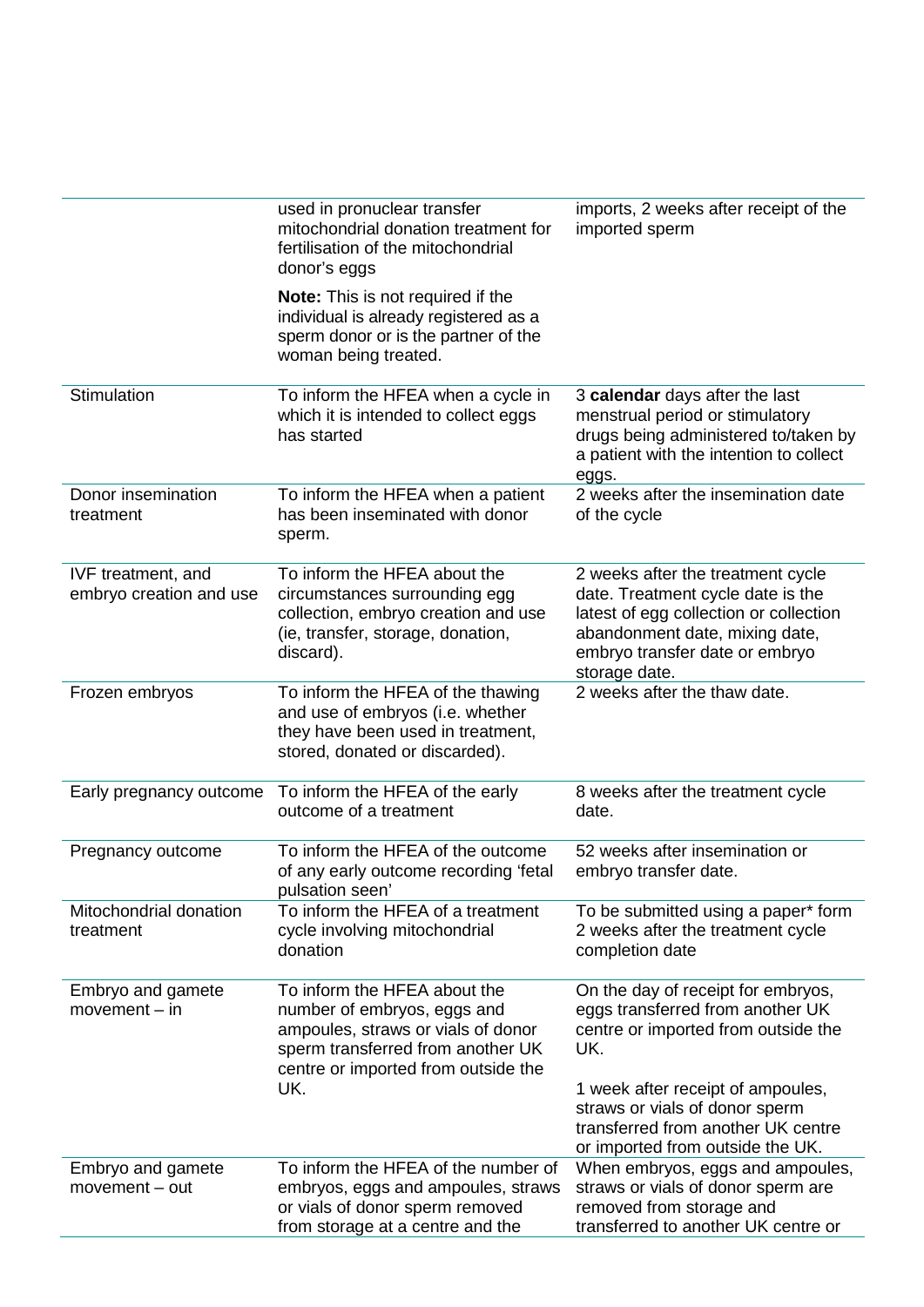\* All paper forms submitted should be sent by recorded delivery and addressed to the HFEA's Register Information Team.

- 1. Where an error is identified, centres must correct the error within 4 weeks.
- 2. All amendments to data previously submitted by clinic staff to the Authority must be done via an HFEA approved data submission system.
- 3. The registration record must be updated to record any patient, partner, or donor variation to consent given to disclose register information for research purposes within 2 weeks of the change being made. The consent for disclosure of information related to a child born because of treatment must be notified to the HFEA via within 2 weeks of the decision where it is different to the consent provided by the patient and if appropriate partner. This can be done via the submission of a Consent Variation form available from both the HFEA website and the Clinic Portal.
- 4. Where a licensed centre marks data as deleted, clearly stated reasons why must be provided.

## **Other submissions**

- 1. All licensed centres undertaking Intra Uterine Insemination (IUI) with partner sperm must submit an annual return to the Authority no later than 28 February in each calendar year. The annual return must be submitted via the Clinic Portal.
- 2. All licensed centres undertaking maternal spindle transfer and/or pronuclear transfer must complete and submit to the Authority a copy of the 'Mitochondrial donation follow-up information sheet', available via the HFEA website and Clinic Portal no later than 29 October each year. Licensed centres holding these records must be able to produce copies of those records upon request from an HFEA member or employee.
- 3. To enable a previously anonymous donor to register as identifiable on the HFEA Register a donor reregistration (also known as a B form) must be submitted. B forms are available on the Clinic Portal and HFEA website.
- 4. Before centre data is published on Choose a Fertility Clinic (CaFC), the Person Responsible (PR) must satisfy themselves that the data to be published is accurate and confirmed. A PR sign-off sheet for each CaFC publication available within the Clinic Portal and must be submitted by the published confirmation deadline.
- 5. Persons Responsible must ensure that, before they sign off their data electronically via the Clinic Portal, they are satisfied that:
	- the number of treatment cycles (both generic IVF and DI) completed within the reporting period is 100% accurate;
	- all early outcome relating to cycles in a) above and all outcome data relating to clinical pregnancies in a) above has been submitted to the Authority and have been filled in accurately; and
	- all registration data relating to persons whose gametes are used in treatment in (a) above has been accurately submitted to the Authority.

#### **Sally Cheshire CBE**

Chair, Human Fertilisation and Embryology Authority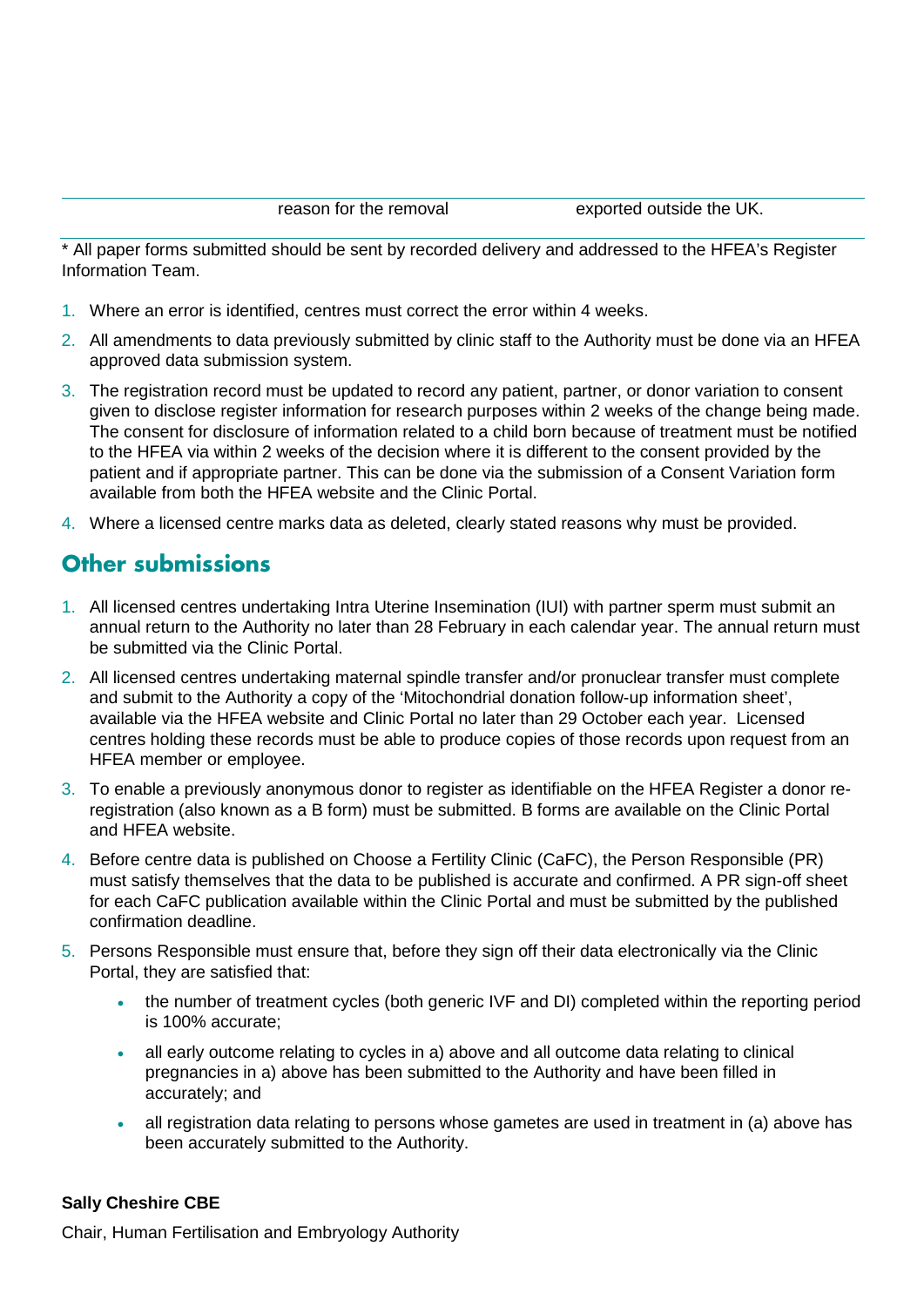# **Annex 2 Chair's letter (draft)**

XX/04/2018 - CH (18) X

#### **01 April 2018**

**Ref CH (18) XX**

#### Dear colleague,

#### **Update to General Direction 0005**

I am writing to inform you that General Direction 0005 setting out the mandatory requirements for clinics on collecting, recording and submitting data to the HFEA Register of information has been amended.

The changes are made to support the implementation of our new data submission system. The changes reflect changes to submission timescales and clinic confirmation and sign-off of data prior to publication by us.

The main changes to the Direction are:

- To reflect the changes in our new data submission requirements we no longer refer to 'forms'. Instead we refer to 'Information types' detailed in the data dictionary, the purpose of each information type, and the deadline for submission;
- A reduction in the period allowed of correction of submission errors from 2 months to 4 weeks;
- A standardisation of submission deadlines so that they are with a sole exception always expressed in weeks;
- Subtle changes in tone with more use of the word "must"
- Simplification of some submission requirements to, for example, "before treatment", "before use of donor gametes or embryos"
- We no longer refer to the person responsible signing off a hard copy of their CaFC data before publication as we expect that this will be done electronically via the Clinic Portal.

General Direction 0005 (Version 5) will come into force later this year with the implementation of the new data submission system. You will be informed in advance.

#### **Update of third-party patient record systems used to submit data to the HFEA Register**

A key strand in implementing the new system is that all clinics can continue to submit Register data to us in accordance with the new Direction (General Direction 0005 version 5).

Clinics submitting treatment information to the HFEA system directly will move over to the new HFEA system (later in the year). An increasing number of clinics now submit treatment information to us via third-party patient record systems. Providers of those systems now need to make changes such that the benefits are available to all clinics as soon as possible. It is also necessary minimise disruption to related activity, such as your and our monitoring of your performance, fee billing and so on).